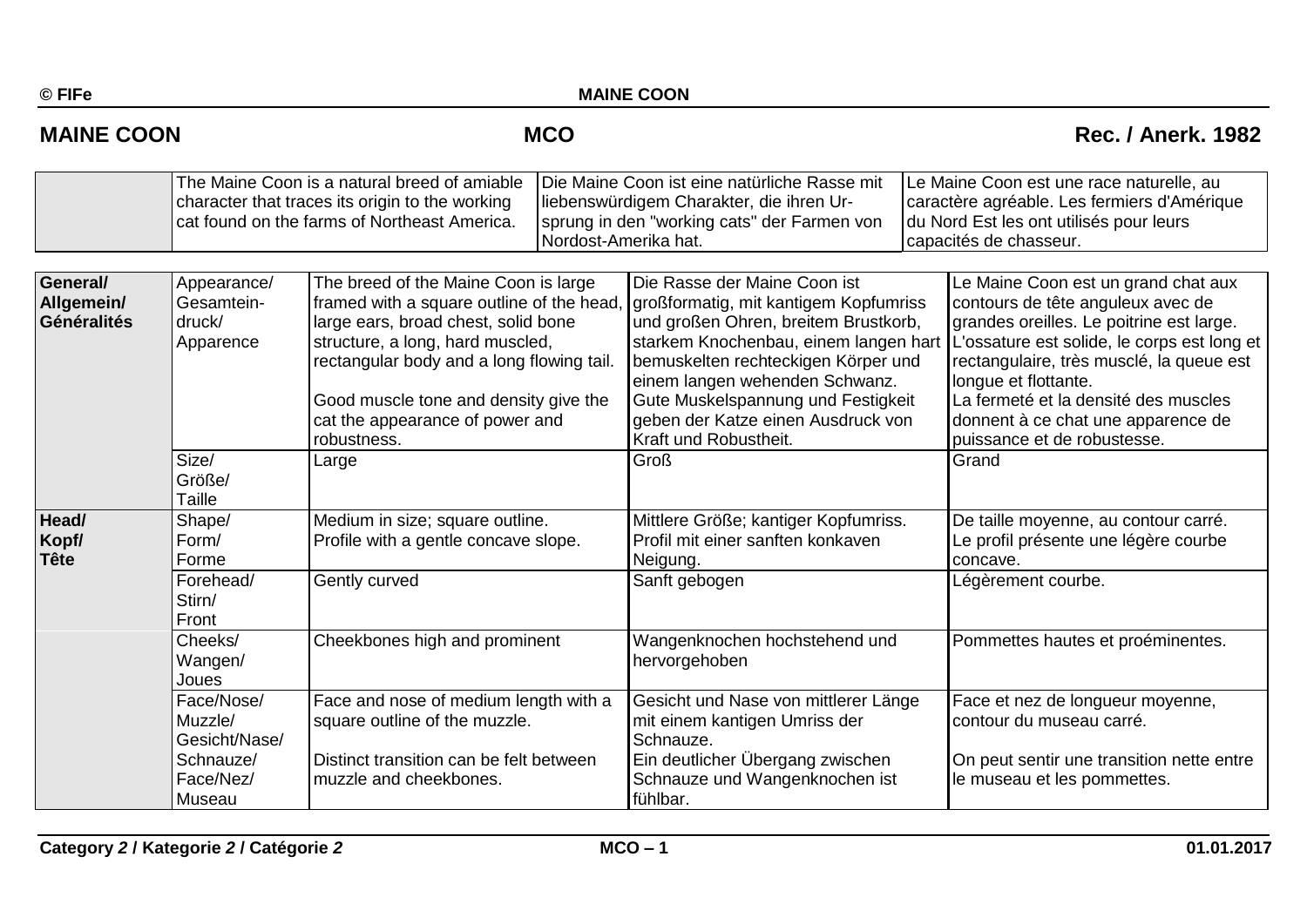|                         | Chin/<br>Kinn/<br>Menton                | Firm, in vertical alignment with nose and Fest, in senkrechter Linie mit Nase und<br>upperlip                                                                                                     | Oberlippe                                                                                                                                                                                                                               | Ferme, forme une ligne verticale avec la<br>lèvre supérieure et le nez.                                                                                                                                                                                                     |
|-------------------------|-----------------------------------------|---------------------------------------------------------------------------------------------------------------------------------------------------------------------------------------------------|-----------------------------------------------------------------------------------------------------------------------------------------------------------------------------------------------------------------------------------------|-----------------------------------------------------------------------------------------------------------------------------------------------------------------------------------------------------------------------------------------------------------------------------|
| Ears/<br>Ohren/         | Shape/<br>Form/                         | Large, wide at the base. Moderately<br>pointed.                                                                                                                                                   | Groß, breit am Ansatz. Mäßig spitz<br>zulaufend.                                                                                                                                                                                        | Grandes, larges à la base, modérément<br>pointues.                                                                                                                                                                                                                          |
| <b>Oreilles</b>         | Forme                                   | Lynx-tufts are desirable. Tufts of hair in<br>the ears extend beyond outer edges of<br>ears.                                                                                                      | Luchs-Pinselchen sind erwünscht.<br>Haarbüschel in den Ohren ragen über<br>den äußeren Ohrenrand hinaus.                                                                                                                                | Des plumets sont souhaités. Des touffes<br>de poils intérieurs dépassent du bord<br>extérieur des oreilles.                                                                                                                                                                 |
|                         | Placement/<br>Platzierung/<br>Placement | Set high on head with a very slight<br>outward tilt.<br>Ears should be placed one ear's width<br>apart. The width extends slightly in older<br>cats.<br>Lower base set just slightly further back | Hoch am Kopf stehend mit einer ganz<br>leichten, nach außen gerichteten Nei-<br>gung.<br>Der Ohrenabstand sollte eine Ohrbreite<br>sein. Der Abstand wird bei älteren<br>Katzen etwas größer.<br>Der untere Ansatz ist etwas weiter als | Placées hautes sur la tête avec une très<br>légère courbe vers l'extérieur.<br>La distance entre les oreilles devrait être<br>de la largeur d'une oreille. Cette distance<br>s'agrandit quand les chats prennent de<br>l'âge.<br>La base inférieure de l'oreille est placée |
|                         |                                         | than upper base.                                                                                                                                                                                  | der obere Ansatz nach hinten versetzt.                                                                                                                                                                                                  | légèrement en arrière par rapport à la<br>base supérieure.                                                                                                                                                                                                                  |
| Eyes/<br>Augen/<br>Yeux | Shape/<br>Form/<br>Forme                | Large and widely set.<br>Slightly oval, but not almond shaped,<br>appear round when wide open.<br>Set slightly slanted towards the outer<br>base of the ear.                                      | Groß und weit auseinanderstehend.<br>Leicht oval, aber nicht mandelförmig,<br>erscheinen rund, wenn sie weit offen<br>sind.<br>Leicht schräg in Richtung äußerem<br>Ohransatz gesetzt.                                                  | Grands et bien écartés. Légèrement<br>ovales, mais pas en forme d'amande.<br>Paraissent ronds quand ils sont bien<br>ouverts.<br>Placés légèrement en oblique vers la<br>base extérieure de l'oreille.                                                                      |
|                         | Colour/<br>Farbe/<br>Couleur            | Any colour is permitted. There is no<br>relationship between eye- and coat<br>colour.<br>Clear eye colour is desirable.                                                                           | Jede Farbe ist erlaubt. Es gibt keine<br>Verbindung zwischen Augen- und<br>Fellfarbe.<br>Klare Augenfarbe ist wünschenswert.                                                                                                            | Toutes les couleurs sont acceptées. Il<br>n'y a pas de relation entre la couleur des<br>yeux et celle de la fourrure.<br>On préférera une couleur bien nette.                                                                                                               |
| Neck/<br>Hals/<br>Cou   |                                         | Males have a very strong muscled neck.                                                                                                                                                            | Kater haben einen sehr stark<br>muskulösen Hals.                                                                                                                                                                                        | Les mâles ont un cou très fort et musclé.                                                                                                                                                                                                                                   |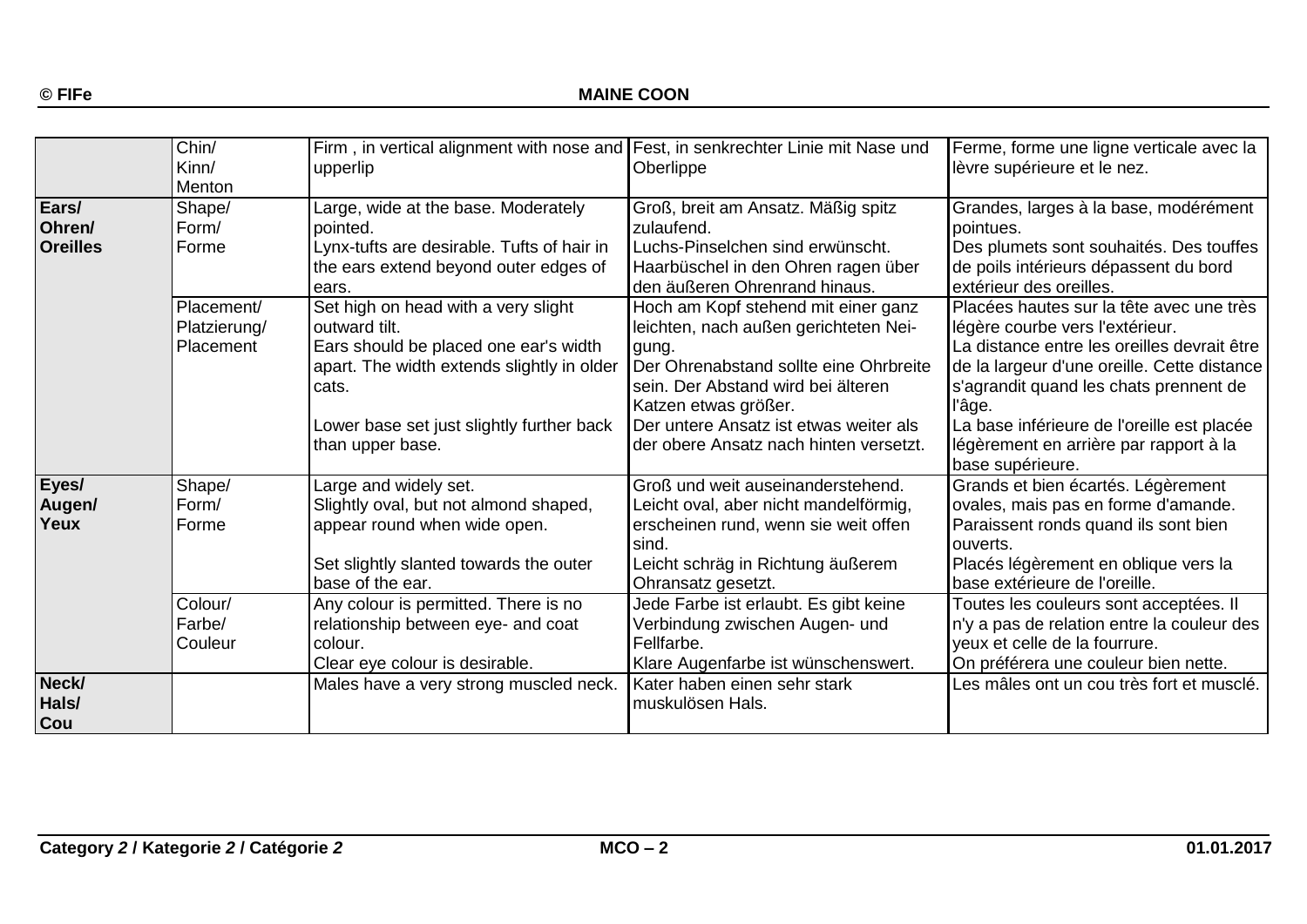| © FIFe                                  | <b>MAINE COON</b>                           |                                                                                                                                                                                     |                                                                                                                                                                                                                                       |                                                                                                                                                                                                                          |  |  |
|-----------------------------------------|---------------------------------------------|-------------------------------------------------------------------------------------------------------------------------------------------------------------------------------------|---------------------------------------------------------------------------------------------------------------------------------------------------------------------------------------------------------------------------------------|--------------------------------------------------------------------------------------------------------------------------------------------------------------------------------------------------------------------------|--|--|
| <b>Body/</b><br>Körper/<br><b>Corps</b> | Structure/<br>Struktur/<br><b>Structure</b> | The body should be long, substantial<br>bone structure.<br>Hard muscled, powerful, broad-chested.                                                                                   | Der Körper sollte lang sein, starker<br>Knochenbau.<br>Mit harter Muskulatur, kraftvoll, breiter<br>Brustkorb.                                                                                                                        | Le corps doit être long avec une<br>ossature solide.<br>Bien musclé, puissant. Poitrine large.                                                                                                                           |  |  |
|                                         |                                             | Large framed, all parts of the body in<br>proportion to create a rectangular<br>appearance.                                                                                         | Großformatig, der Körper sollte mit allen<br>Körperteilen im Gleichgewicht sein, um<br>ein rechteckiges Aussehen zu erzeugen.                                                                                                         | De grande taille, les proportions<br>d'ensemble donnent l'impression d'un<br>rectangle.                                                                                                                                  |  |  |
| Legs/<br>Beine/                         |                                             | Substantial, medium length to form a<br>rectangle with the body.                                                                                                                    | Kräftig, mittlere Länge, um ein Rechteck<br>mit dem Körper zu bilden.                                                                                                                                                                 | Forts, de longueur moyenne pour former<br>un rectangle avec le corps.                                                                                                                                                    |  |  |
| <b>Membres</b>                          | Paws/<br>Pfoten/<br><b>Pattes</b>           | Large, round and well tufted between the<br>toes                                                                                                                                    | Groß, rund und zwischen den Zehen gut<br>bebüschelt                                                                                                                                                                                   | Grandes, rondes, touffes interdigitales<br>bien fournies                                                                                                                                                                 |  |  |
| Tail/<br>Schwanz/<br><b>Queue</b>       |                                             | At least as long as the body from<br>shoulderblade to base of tail.<br>Wide at the base tapering to the tip; with<br>full, flowing hair.<br>The hair on the tail is long and always | Mindestens so lang wie der Körper vom<br>Schulterblatt bis zum Schwanzansatz.<br>Breit am Ansatz, spitz zum Schwanz-<br>ende zulaufend; mit vollem, wehendem<br>Schwanzhaar.<br>Das Schwanzhaar ist lang und bleibt                   | Au moins aussi longue que la distance<br>entre la base de la queue et l'omoplate.<br>Large à la base, s'effilant jusqu'à<br>l'extrémité avec des poils abondants et<br>flottants.<br>Les poils de la queue sont longs et |  |  |
|                                         |                                             | remains flowing.                                                                                                                                                                    | immer wehend.                                                                                                                                                                                                                         | toujours flottants                                                                                                                                                                                                       |  |  |
| Coat/<br>Fell/                          | Structure/<br>Struktur/                     | All weather coat. Dense.<br>Short on head, shoulders and legs,                                                                                                                      | Allwetterfell, Dicht.<br>Kurz am Kopf, den Schultern und den                                                                                                                                                                          | Fourrure adaptée à tous les temps.<br>Dense. Courte sur la tête, les épaules et                                                                                                                                          |  |  |
| Fourrure                                | <b>Structure</b>                            | becoming gradually longer down the<br>back and sides, with long, full shaggy<br>baggy trousers on the hind legs and<br>belly fur. A frill is expected.                              | Beinen, allmählich entlang des Rückens<br>und an den Seiten nach hinten länger<br>werdend, mit langen, vollen strähnigen<br>Pluderhosen an den Hinterbeinen und<br>langem strähnigem Fell am Bauch. Eine<br>Halskrause wird erwartet. | les membres, s'allonge sur le dos et les<br>flancs. D'importantes culottes bien<br>fournies longues, hirsutes et flottantes.<br>Fourrure fournie sous le ventre.<br>Collerette souhaitée.                                |  |  |
|                                         |                                             | Texture silky. Coat has distinct body,<br>falling smoothly.                                                                                                                         | Textur seidig. Das Fell hat Stand, ist<br>glatt fallend.                                                                                                                                                                              | Texture soyeuse. Fourrure avec beau-<br>coup de corps qui tombe avec<br>souplesse.                                                                                                                                       |  |  |
|                                         |                                             | The undercoat is soft and fine, covered<br>by the coarse smooth outercoat.                                                                                                          | Die Unterwolle ist weich und fein, von<br>dem groben, glatten Deckhaar bedeckt.                                                                                                                                                       | Sous poil doux et fin recouvert d'un poil<br>de jarre rude et retombant.                                                                                                                                                 |  |  |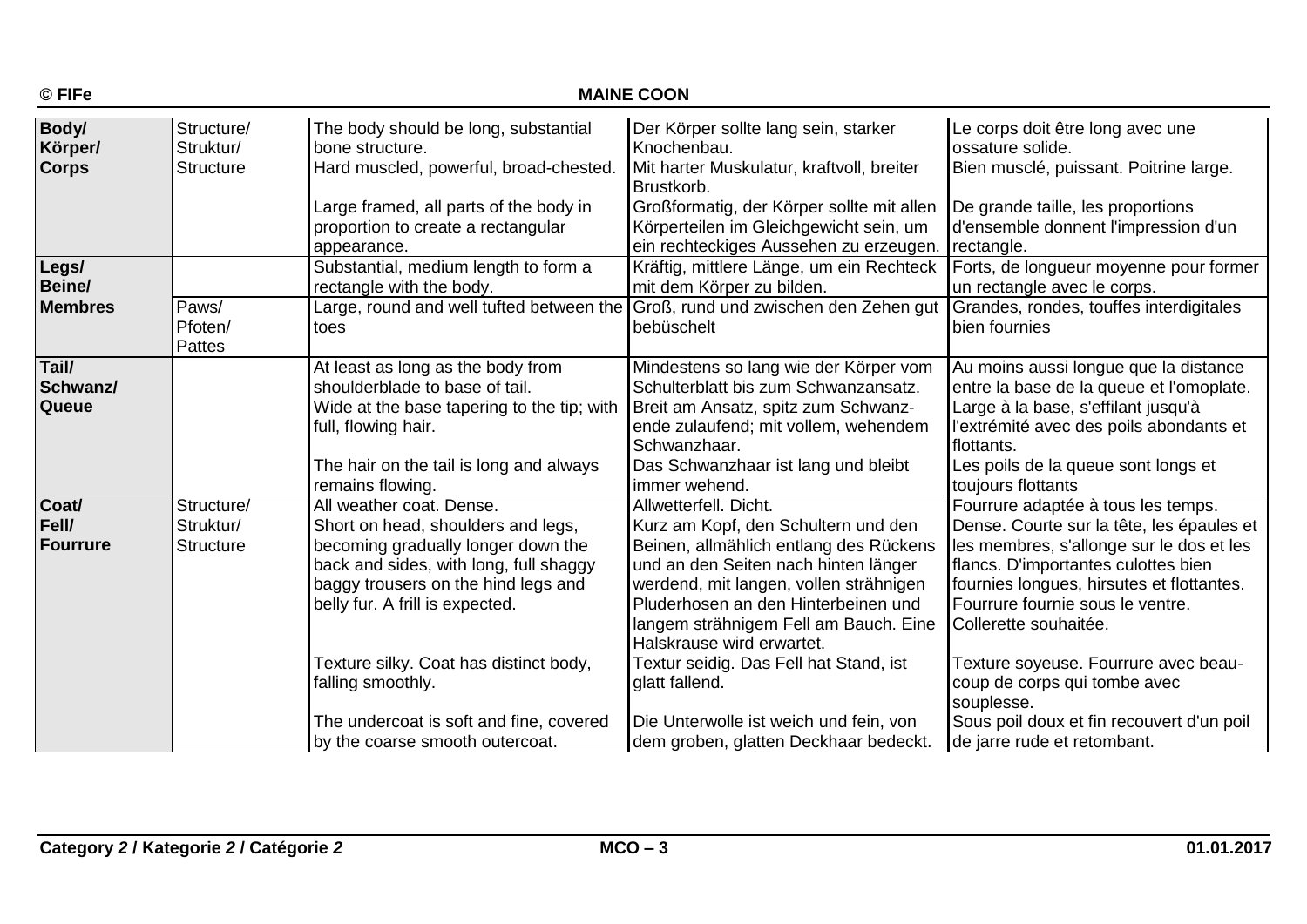|                   | Colour/        | All colour varieties are permitted,         | Alle Farbvarietäten sind erlaubt,                                             | Toutes les couleurs sont permises, y         |
|-------------------|----------------|---------------------------------------------|-------------------------------------------------------------------------------|----------------------------------------------|
|                   | Farbe/         | including all colour varieties with white;  | einschließlich aller Farbvarietäten mit                                       | compris toutes les variétés de couleurs      |
|                   | <b>Couleur</b> | except pointed patterns and chocolate       | Weiß; mit Ausnahme von Abzeichen                                              | avec blanc sauf les patrons pointed et       |
|                   |                | and lilac, cinnamon and fawn.               | (Pointed), der Farben chocolate und lila,                                     | les couleurs : chocolat, lilas, cannelle et  |
|                   |                |                                             | cinnamon und fawn.                                                            | lfaon.                                       |
|                   |                | Any amount of white is allowed, i.e. a      | Jeder Weißanteil ist erlaubt, d.h. eine                                       | Toute quantité de blanc acceptée, i.e.       |
|                   |                | white blaze, white locket, white chest,     | weiße Flamme, weißes Medaillon, weiße flamme blanche, médaillon blanc,        |                                              |
|                   |                | white on the belly, white on the paws,      | Brust, weiß am Bauch, weiß auf den                                            | poitrine blanc, blanc sur le ventre, sur les |
|                   |                | etc.                                        | Pfoten, etc.                                                                  | membres, etc.                                |
|                   |                | For the colour varieties refer to the table | Zu den Farbgruppen siehe nachfolgende Pour les variétés de couleur se référer |                                              |
|                   |                | below                                       | Tabelle.                                                                      | au tableau ci-dessous.                       |
| <b>Condition/</b> |                | The Maine Coon should always be in          | Die Maine Coon sollte immer in guter                                          | Bon équilibre des proportions et bonne       |
| Kondition/        |                | good balance, condition and proportion.     | Balance, Kondition und Proportion sein.                                       | condition indispensables.                    |
| <b>Condition</b>  |                |                                             |                                                                               |                                              |

| Remarks/<br>Anmerkungen/<br>Remarques | over colour. | type must always take preference<br>very slow maturing of the breed<br>$\bullet$<br>should be taken into account.<br>mature males may have larger and | der Typ muss immer gegenüber der<br>Farbe bevorzugt werden.<br>einer sehr langsamen Entwicklung<br>der Katze sollte Rechnung getragen<br>werden.<br>vollentwickelte Kater können größere  • | le type est prépondérant sur la<br>couleur.<br>il faut tenir compte du<br>développement très lent de cette<br>race.<br>les mâles adultes doivent avoir la |
|---------------------------------------|--------------|-------------------------------------------------------------------------------------------------------------------------------------------------------|---------------------------------------------------------------------------------------------------------------------------------------------------------------------------------------------|-----------------------------------------------------------------------------------------------------------------------------------------------------------|
|                                       |              | broader heads than females.                                                                                                                           | und breitere Köpfe als Kätzinnen<br>haben.                                                                                                                                                  | tête plus grande et large que les<br>femelles.                                                                                                            |
|                                       |              | females are proportionally smaller<br>than males. Allowance must be made<br>for this significant difference in size.                                  | Kätzinnen sind verhältnismäßig<br>kleiner als Kater. Dieser bemerkens-<br>werte Größenunterschied muss<br>berücksichtigt werden.                                                            | les femelles sont plus petites que les<br>mâles. Cette différence de taille<br>significative doit être prise en<br>compte.                                |
|                                       |              | length of coat and density of<br>undercoat vary with the seasons.                                                                                     | Die Länge des Fells und die Dichte<br>der Unterwolle variieren mit den<br>Jahreszeiten.                                                                                                     | longueur de fourrure et densité du<br>sous-poil varient selon les saisons.                                                                                |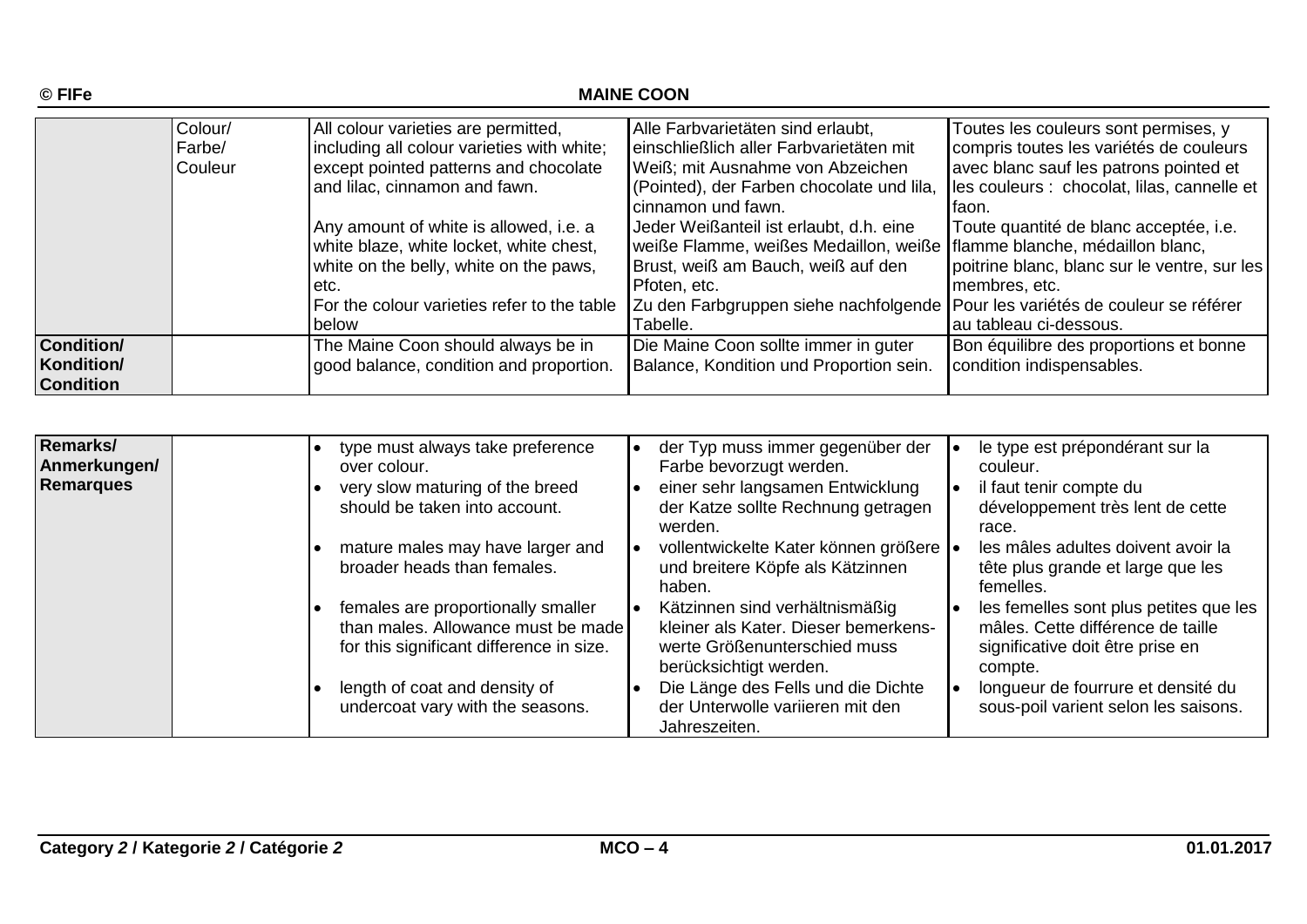### **MAINE COON**

| Faults/<br>Fehler/<br><b>Fautes</b> | General/<br>Allgemein/<br>Généralités<br>Head/<br>Kopf/<br>Tête | unbalanced proportions<br>$\bullet$<br>overall small cat<br>$\bullet$<br>round head<br>$\bullet$<br>straight or convex profile | unharmonische Proportionen<br>$\bullet$<br>insgesamt kleine Katze<br>$\bullet$<br>runder Kopf<br>$\bullet$<br>gerades oder konvexes Profil<br>$\bullet$ | manque d'harmonie des proportions<br>chat globalement petit<br>ronde<br>profil droit ou convexe          |
|-------------------------------------|-----------------------------------------------------------------|--------------------------------------------------------------------------------------------------------------------------------|---------------------------------------------------------------------------------------------------------------------------------------------------------|----------------------------------------------------------------------------------------------------------|
|                                     | Nose/<br>Nase/<br><b>Nez</b>                                    | nose break<br>$\bullet$                                                                                                        | <b>Break der Nase</b><br>$\bullet$                                                                                                                      | cassure                                                                                                  |
|                                     | Muzzle/<br>Schnauze/<br>Museau                                  | pronounced whisker pads<br>round or pointed muzzle<br>$\bullet$                                                                | hervorstehendes Schnurrhaarkissen<br>$\bullet$<br>runde oder spitze Schnauze<br>$\bullet$                                                               | babines proéminentes<br>rond ou pointu.                                                                  |
|                                     | Chin/<br>Kinn/<br>Menton                                        | undershot chin<br>$\bullet$                                                                                                    | fliehendes Kinn<br>$\bullet$                                                                                                                            | fuyant                                                                                                   |
|                                     | Ears/<br>Ohren/<br>Oreilles                                     | wide set, flared ears                                                                                                          | weit auseinanderstehende, nach<br>außen stehende Ohren                                                                                                  | trop espacées, évasées                                                                                   |
|                                     | Eyes/<br>Augen/<br>Yeux                                         | slanted, almond shaped eyes                                                                                                    | schrägliegende mandelförmige<br>$\bullet$<br>Augen                                                                                                      | obliques, en forme d'amande                                                                              |
|                                     | Body/<br>Körper/<br>Corps                                       | fine, light bone structure<br>$\bullet$<br>short cobby body                                                                    | feiner, leichter Knochenbau<br>$\bullet$<br>kurzer gedrungener Körper<br>$\bullet$                                                                      | ossature fine et légère<br>court et trapu                                                                |
|                                     | Legs/<br>Beine/<br><b>Membres</b>                               | long stilty legs                                                                                                               | lange staksige Beine<br>$\bullet$                                                                                                                       | longs, en échasses                                                                                       |
|                                     | Tail/<br>Schwanz/<br>Queue                                      | short tail                                                                                                                     | kurzer Schwanz                                                                                                                                          | courte                                                                                                   |
|                                     | Coat/<br>Fell/<br>Fourrure                                      | lack of belly shag<br>$\bullet$<br>coat of overall even length<br>lack of any undercoat<br>$\bullet$                           | Fehlen des langen Felles am Bauch<br>$\bullet$<br>überall gleichlanges Haar<br>$\bullet$<br>Fehlen jeglicher Unterwolle<br>$\bullet$                    | manque de fourrure sous le ventre<br>de longueur égale sur tout le corps<br>absence totale de sous-poils |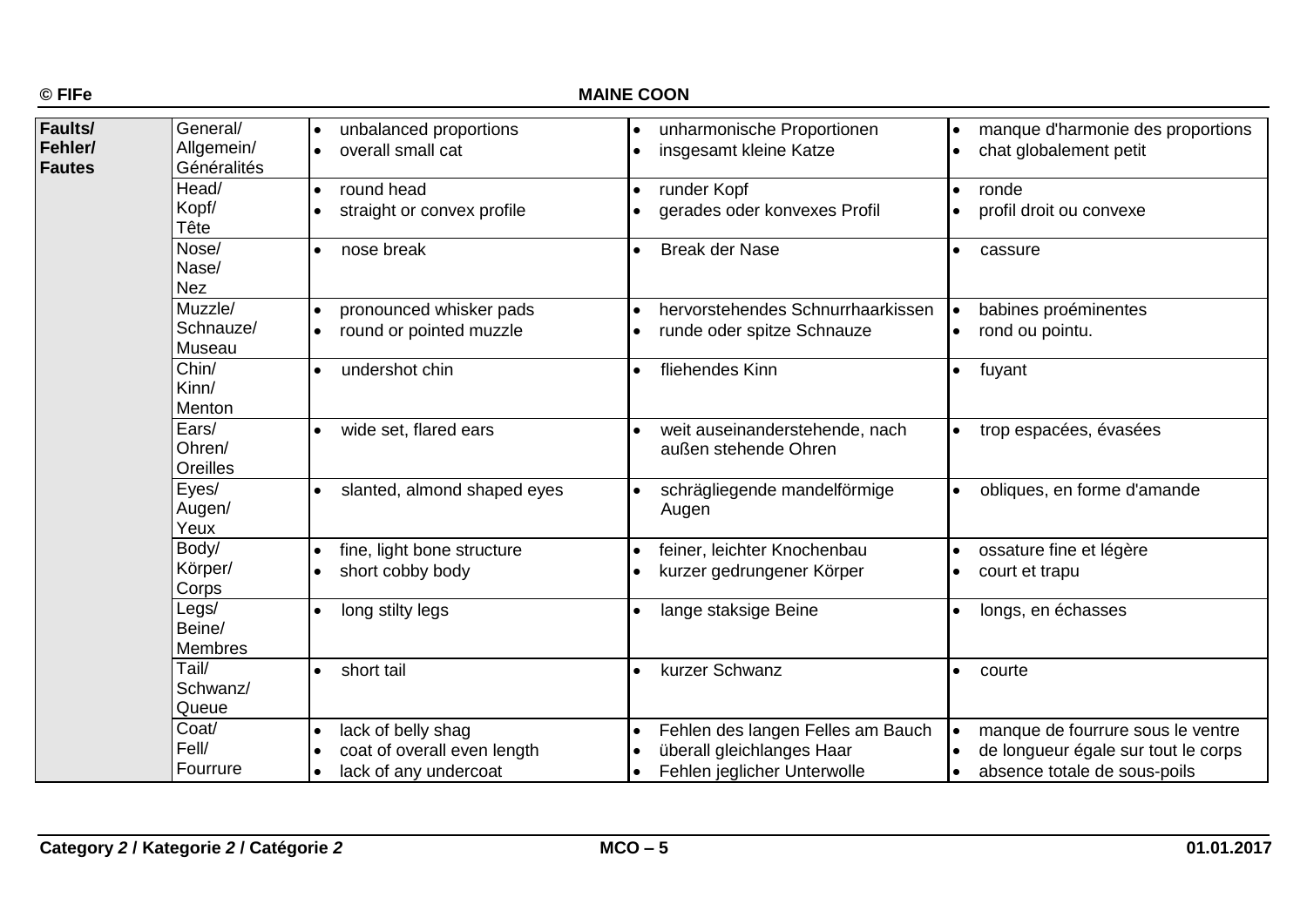## **SCALE OF POINTS / PUNKTESKALA / ECHELLE DES POINTS**

| <b>TOTAL</b>                   |                                                                                      |                                                                                           |                                                                                          | <b>Points/Punkte</b> | 100 |
|--------------------------------|--------------------------------------------------------------------------------------|-------------------------------------------------------------------------------------------|------------------------------------------------------------------------------------------|----------------------|-----|
| Head/<br>Kopf/<br><b>Tête</b>  | general shape, shape of nose, cheeks<br>and muzzle, jaw and teeth, forehead,<br>chin | allgemeine Form, Form der Nase,<br>Wangen und Schnauze, Kiefer und<br>Gebiss, Stirn, Kinn | forme générale, forme du nez,<br>joues et museau, mâchoires et<br>denture, front, menton | 25                   |     |
|                                | shape and placement of ears                                                          | Form und Platzierung der Ohren                                                            | forme et placement des oreilles                                                          | 10                   |     |
|                                | shape and placement of eyes                                                          | Form und Stellung der Augen                                                               | forme et placement des yeux                                                              | 5                    | 40  |
| Body/<br>Körper/               | shape, size, bone structure<br>legs, shape of paws                                   | Körperbau, Größe, Knochenbau<br>Beine, Form der Pfoten                                    | forme, taille, ossature, membres,<br>forme des pattes                                    | 25                   |     |
| <b>Corps</b>                   | shape and length of tail                                                             | Form und Länge des Schwanzes                                                              | forme et longueur de la queue                                                            | 10                   | 35  |
| Coat/<br>Fell/                 | quality and texture                                                                  | Qualität und Textur                                                                       | qualite et texture                                                                       | 10                   |     |
| Fourrure                       | length                                                                               | Länge                                                                                     | longueur                                                                                 | 5                    |     |
|                                | colour / pattern                                                                     | Farbe / Zeichnung                                                                         | couleur / dessin                                                                         | 5.                   | 20  |
| <b>Condition/</b><br>Kondition |                                                                                      |                                                                                           |                                                                                          |                      | 5   |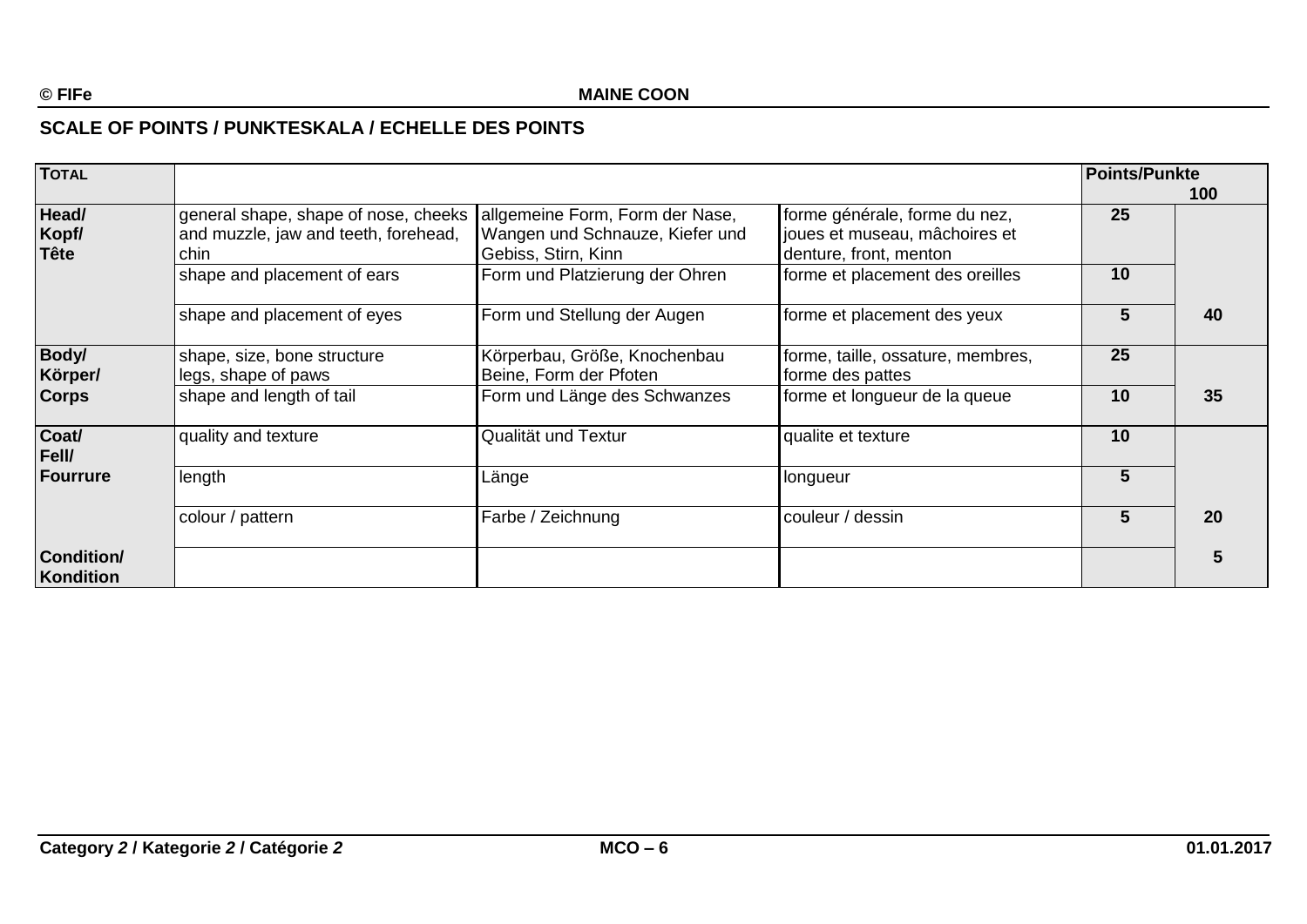### **RECOGNISED COLOUR VARIETY GROUPS/ MCO/SIB/TUA ANERKANNTE GRUPPEN VON FARBVARIETÄTEN/ GROUPES DE COULEURS RECONNUES**

| <b>Remarks/</b> | Maine Coon, Siberian and Turkish Angora are Maine Coon, Sibirer und Türkisch Angora |                                                                                               | Maine Coon, Sibérien et Angora Turc sont     |
|-----------------|-------------------------------------------------------------------------------------|-----------------------------------------------------------------------------------------------|----------------------------------------------|
| Anmerkungen/    | judged in one of the following colour variety                                       | werden in einer der folgenden Farbgruppen                                                     | jugés dans les groupes de couleurs suivants, |
| Remarques       | groups, i.e. in each colour variety group a                                         | gerichtet, d.h. innerhalb jeder Farbgruppe kann   pour chaque groupe de couleur un certificat |                                              |
|                 | certificate can be awarded.                                                         | ein Zertifikat vergeben werden.                                                               | peut être délivré.                           |

# **COLOUR / FARBE / COULEUR EMS-Code GROUP/GRUPPE/GROUPE I: Black/Blue MCO/SIB/TUA n/a Schwarz/Blau Noir/Bleu**

| <b>GROUP/GRUPPE/GROUPE II:</b> |                                   |
|--------------------------------|-----------------------------------|
| <b>Black/Blue with WHITE</b>   | MCO/SIB/TUA n/a 01/02 61/62/63/64 |
| <b>Schwarz/Blau mit WEISS</b>  | MCO/NFO/SIB/TUA n/a 03/09         |
| <b>Noir/Bleu et BLANC</b>      |                                   |

| <b>GROUP/GRUPPE/GROUPE III:</b> |                             |
|---------------------------------|-----------------------------|
| <b>Black/Blue AGOUTI</b>        | MCO/SIB/TUA n/a 22/23/24/25 |
| <b>Schwarz/Blau AGOUTI</b>      |                             |
| <b>Noir/Bleu AGOUTI</b>         |                             |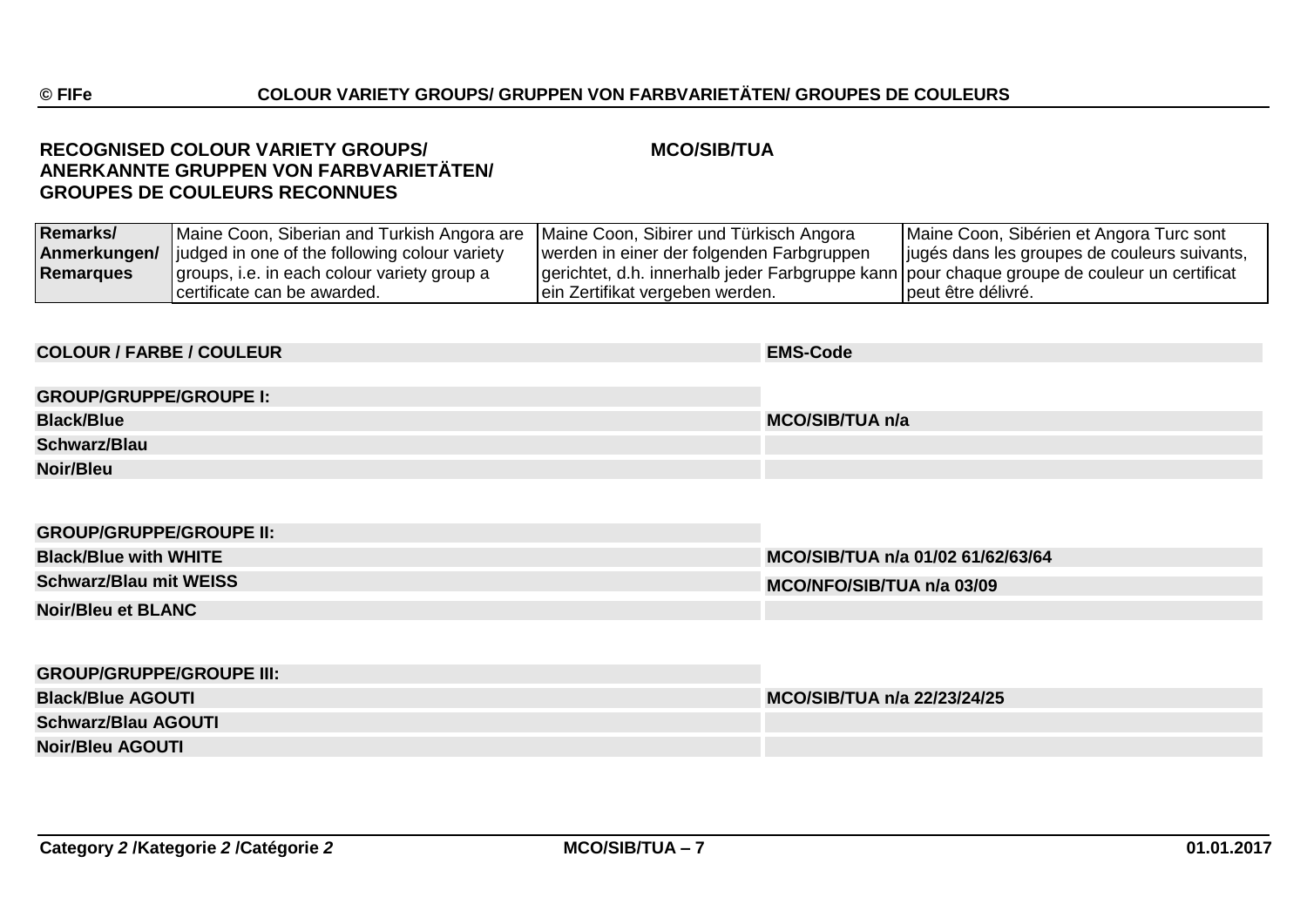# **© FIFe COLOUR VARIETY GROUPS/ GRUPPEN VON FARBVARIETÄTEN/ GROUPES DE COULEURS**

| <b>Black/Blue GOLDEN</b>   | MCO/SIB/TUA n/a y 11/12/22/23/24/25 |
|----------------------------|-------------------------------------|
| <b>Schwarz/Blau GOLDEN</b> |                                     |
| <b>Noir/Bleu GOLDEN</b>    |                                     |

| <b>GROUP/GRUPPE/GROUPE IV:</b>           |                                           |
|------------------------------------------|-------------------------------------------|
| <b>Black/Blue AGOUTI with WHITE</b>      | MCO/SIB/TUA n/a 01/02 21 61/62/63/64      |
| <b>Schwarz/Blau AGOUTI mit WEISS</b>     | MCO/SIB/TUA n/a 03/09 22/23/24/25         |
| <b>Noir/Bleu AGOUTI et BLANC</b>         |                                           |
|                                          |                                           |
| <b>Black/Blue GOLDEN with WHITE</b>      | MCO/SIB/TUA n/a y 01/02 21 61/62/63/64    |
| <b>Schwarz/Blau GOLDEN mit WEISS</b>     | MCO/SIB/TUA n/a y 03/09 11/12/22/23/24/25 |
| <b>Noir/Bleu GOLDEN et BLANC</b>         |                                           |
|                                          |                                           |
|                                          |                                           |
| <b>GROUP/GRUPPE/GROUPE V:</b>            |                                           |
| <b>Red/Cream/Tortie SOLID/AGOUTI</b>     | MCO/SIB/TUA d/e/f/g                       |
| Rot/Creme/Schildpatt EINFARBIG/AGOUTI    | MCO/SIB/TUA d/e/f/g 22/23/24/25           |
| Roux/Crème/Écaille UNICOLORE/AGOUTI      |                                           |
|                                          |                                           |
| <b>Red/Cream/Tortie GOLDEN</b>           | MCO/SIB/TUA d/e/f/g y 11/12/22/23/24/25   |
| <b>Rot/Creme/Schildpatt GOLDEN</b>       |                                           |
| Roux/Crème/Écaille GOLDEN                |                                           |
|                                          |                                           |
|                                          |                                           |
| <b>GROUP/GRUPPE/GROUPE VI:</b>           |                                           |
| Red/Cream/Tortie SOLID/AGOUTI with WHITE | MCO/SIB/TUA d/e/f/g 01/02 61/62/63/64     |

| $R$ is the call of the contract of $R$ in with $R$ in $R$ |
|-----------------------------------------------------------|
| Rot/Creme/Schildpatt EINFARBIG/AGOUTI mit WEISS           |
| Roux/Crème/Écaille UNICOLORE/AGOUTI et BLANC              |
|                                                           |

**Rot/Creme/Schildpatt EINFARBIG/AGOUTI mit WEISS MCO/SIB/TUA d/e/f/g 01/02 21 61/62/63/64 MCO/SIB/TUA d/e/f/g 03/09 MCO/SIB/TUA d/e/f/g 03/09 22/23/24/25**